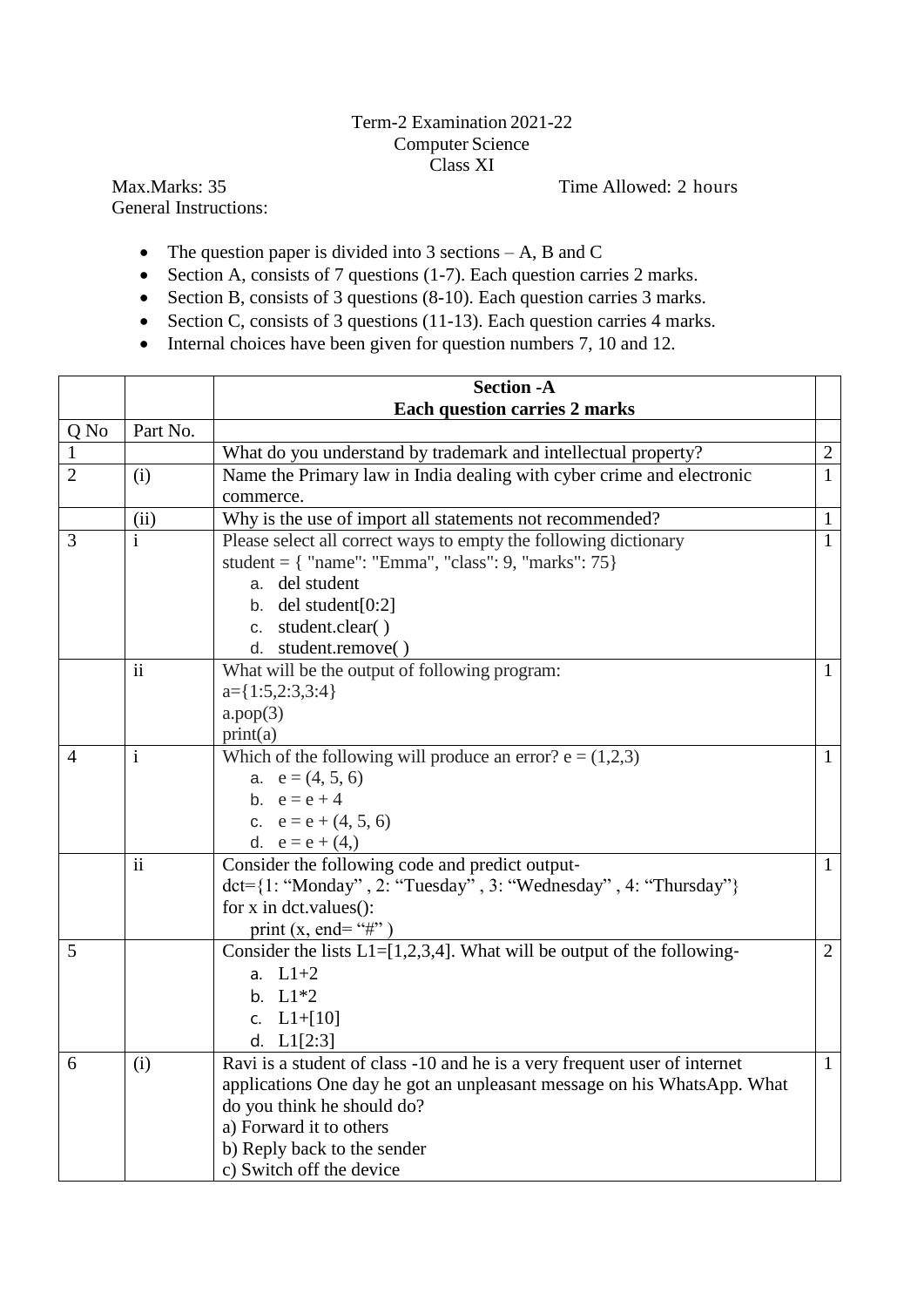|                |      | d) Tell to his parents about the incident                                         |                |
|----------------|------|-----------------------------------------------------------------------------------|----------------|
|                | (ii) | We should follow the rules for good Etiquettes while being online. Choose         | $\mathbf{1}$   |
|                |      | the right net etiquette (s) from the following:                                   |                |
|                |      | a) Avoid posting offensive comments                                               |                |
|                |      | b) Respect others' privacy                                                        |                |
|                |      | c) Don't troll people in web forums                                               |                |
|                |      | d) All the above                                                                  |                |
| $\overline{7}$ |      | What is Trojan Horse? How they are different from computer virus?                 | $\mathbf{2}$   |
|                |      | <b>Or</b>                                                                         |                |
|                |      | What is cyber- crime? Discuss two precautions to prevent cyber- crime.            |                |
|                |      | $SECTION - B$                                                                     |                |
|                |      | <b>Each question carries 3 marks</b>                                              |                |
| 8              |      | Discuss the following functions of Dictionary with suitable example:              | 3              |
|                |      | (a) copy( $)$ (b) update( $)$ (c) items( $)$                                      |                |
| 9              |      | Consider the following program.                                                   | $\overline{3}$ |
|                |      | import random                                                                     |                |
|                |      | List=["101","102","103","104","105","106","107"]                                  |                |
|                |      | $START = random.random(2,3)$                                                      |                |
|                |      | $END = random.random(3,4)$                                                        |                |
|                |      | for y in range(START, END+1):                                                     |                |
|                |      | $print(List[y], end="@")$                                                         |                |
|                |      |                                                                                   |                |
|                |      | (a) What possible output(s) are expected to be displayed on screen when           |                |
|                |      | above program is executed?                                                        |                |
|                |      | 101@102@103@<br>$\mathbf{i}$ .                                                    |                |
|                |      | ii.<br>103@104@105@                                                               |                |
|                |      | iii.<br>105@104@103@                                                              |                |
|                |      | 104@105<br>iv.                                                                    |                |
|                |      | (b) Specify the maximum values that can be assigned to START and END              |                |
|                |      | variable.                                                                         |                |
|                |      | (c) What is difference between random() and randint() function.                   |                |
| 10             |      | Difference between:                                                               | 3              |
|                |      | a. Spyware and Adware                                                             |                |
|                |      | b. Copyrights and Patents                                                         |                |
|                |      | c. Cyber Trolling and Cyber Stalking                                              |                |
|                |      | 0R                                                                                |                |
|                |      | What is identity theft? Discuss any two methods to prevent identity theft.        |                |
|                |      | <b>Section C</b>                                                                  |                |
|                |      | <b>Each question carries 4 marks</b>                                              |                |
| 11             |      | Write a program to read a tuple of numbers and create another tuple which         | $\overline{4}$ |
|                |      | store half of each even number and double of each odd number in the tuple.        |                |
|                |      | Example: if tuple stores $[3,5,6,2,7,4,5,8]$ then new tuple should contain        |                |
|                |      | [6,10,3,1,14,2,10,4]                                                              |                |
| 12             |      | Write a program to input a list of integers and display product of all numbers    | $\overline{4}$ |
|                |      | present in the list. For example, if list stores 2,3,2,4,10 then output should be |                |
|                |      | $-$ Sum of list is : 480                                                          |                |
|                |      | <b>Or</b>                                                                         |                |
|                |      |                                                                                   |                |
|                |      | Write a program to input a list of integers and count how many numbers are        |                |
|                |      | divisible with 3. For example, if list stores 20,17,13,35,9,45,27 then output     |                |